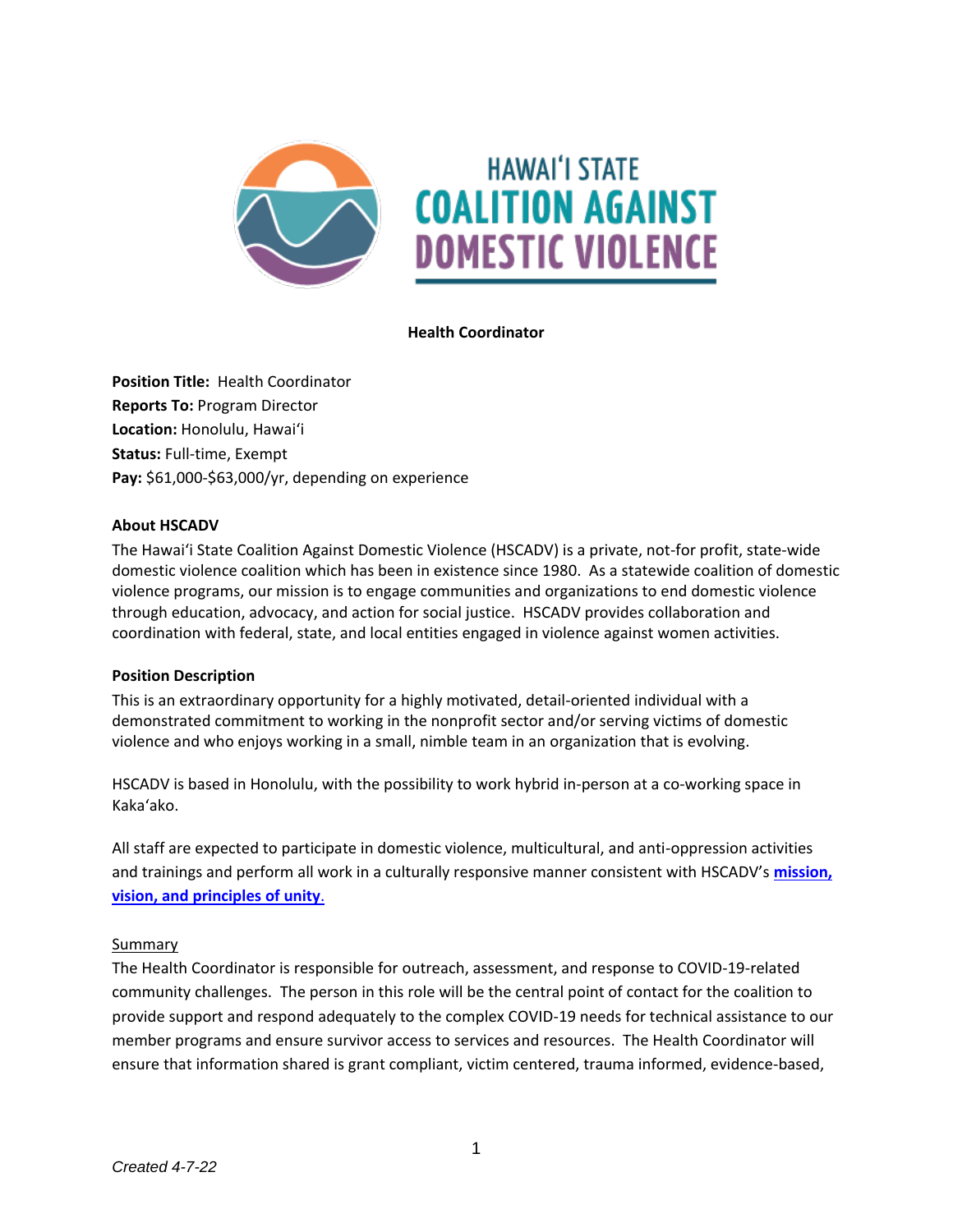correlated with our training and education programming; and promote consistent, accessible support statewide.

The overall focus will be on COVID-related prevention and response via community assessments, education, technical assistance, strategizing care, and planning to increase access to domestic violence service providers, strengthen partnerships with local and state public health authorities, emergency services managers, health care providers, culturally specific community-based organizations, and domestic violence programs to improve operations and responses. There will be an emphasis on outreach to underserved populations to increase access to domestic violence services, which would include strengthening mobile advocacy in the respective communities where appropriate and focusing on the reduction of the exposure and risk of COVID-19.

### **Responsibilities**

- 1. Monitor regional and national epidemiological data, standard health indicators, and disaster patterns for analysis and early detection of trends, disease outbreaks and/or epidemics.
- 2. Strengthen the health preparedness, response, and training of staff from member programs and community partners to COVID-19 and its intersection with domestic violence.
- 3. Conduct various assessments to formally evaluate our member programs/DV survivors needs in relation to COVID and accessibility to services.
- 4. Provide guidance in the event of COVID-19 spread, diagnosis, or presumptive diagnosis within community settings, such as quarantine and isolation protocols that would help domestic violence service providers and others.
- 5. Identify and leverage opportunities between and among domestic violence programs and medical care providers (including but not limited to hospitals, health care centers, clinics, mobile health units).
- 6. Proactively promote awareness of domestic violence and its intersections with health access and equity across the state.
- 7. Stay abreast of the national dialogue as it relates to domestic violence and translate this information into potential programs and services for the organization to consider.
- 8. Develop and facilitate trainings, provide technical assistance, and collaborate on conference and membership meeting planning.
- 9. Coordinate with HSCADV staff to develop and oversee the implementation of evaluation activities for programs and ensure that high quality evaluation and program improvement strategies are supported.
- 10. Execute best practices in program management, including project management, goal setting, timeline management, task management, meeting deliverables, understanding grant regulations and budget.
- 11. Assist in the development and maintenance of resources for the HSCADV website, bi-weekly resource emails, quarterly newsletters, and other communication.
- 12. Represent HSCADV on local and/or statewide committees, commissions or task forces, as assigned or appropriate.
- 13. Write and submit narrative reports to funders and ensure compliance with grant requirements including passthrough subcontracts.
- 14. Participate in HSCADV staff meetings, in-service trainings, and retreats, and perform other duties as requested by the Executive Director.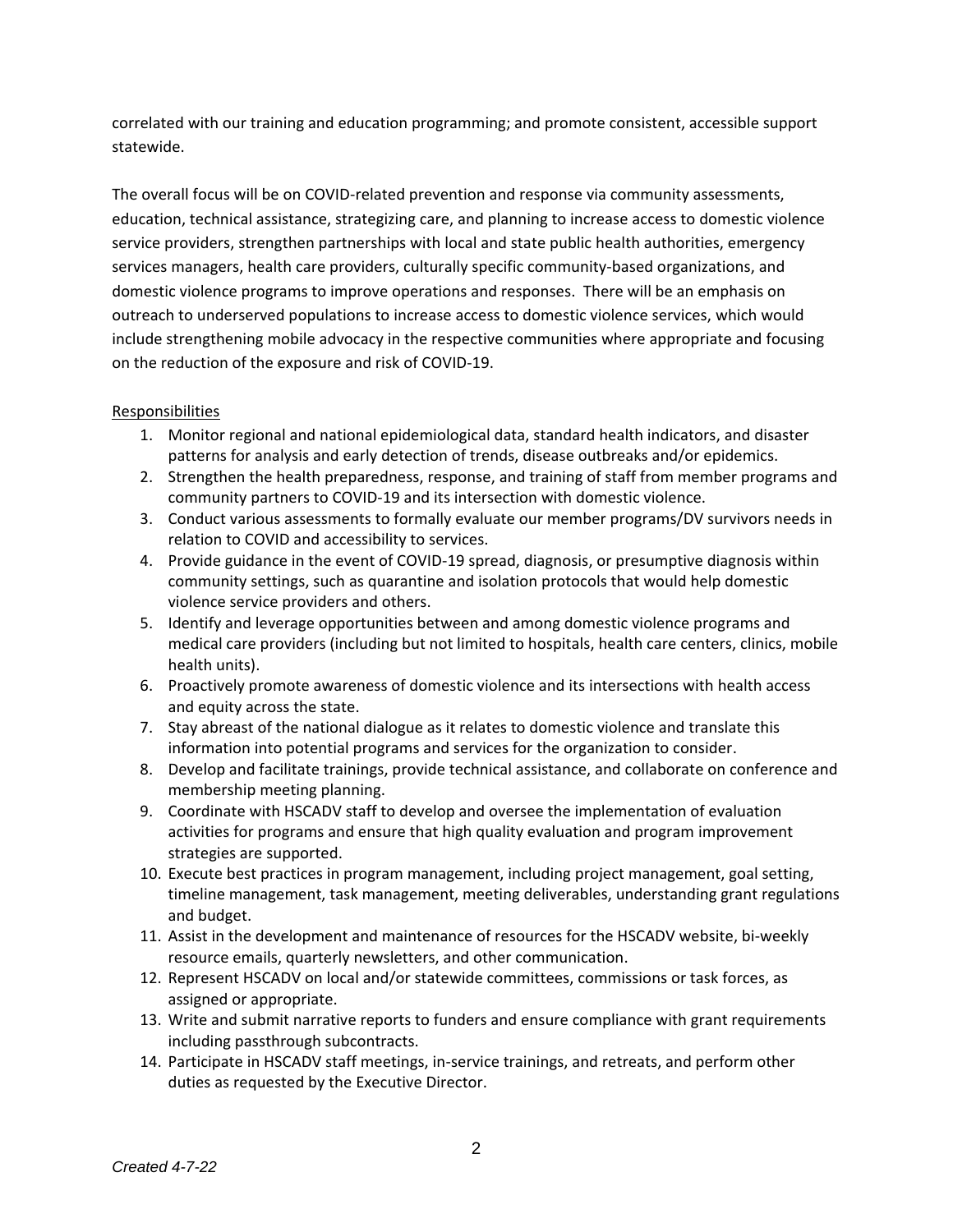## Experience and Qualifications

To perform this job successfully, an individual must be able to perform each essential duty satisfactorily. The requirements listed below are representative of the knowledge, skills, and/or abilities required. Reasonable accommodations may be made to enable individuals with disabilities to perform the essential job functions.

- Bachelor's Degree required, Master's Degree in Human Services, Public Health, Social Work, or related field preferred; or 5 years' equivalent work experience.
- A minimum of 3 years of experience working in health care systems administration, domestic or sexual violence, and/or related issues.
- Experience training and providing technical assistance to adult learners.
- Excellent oral and written communication skills, including the ability to speak in public forums and conduct training in-person and via video conference, and ability to transmit complex ideas to diverse audiences.
- Demonstrated ability to understand/learn and engage with complex systems.
- Knowledge of systems advocacy and how to effectively work with nonprofit, government, and for-profit institutions.
- Strong interpersonal skills and an ability to develop mutually-beneficial working relationships with community partners and HSCADV staff members.
- Demonstrated understanding of the dynamics of trauma and ability to conduct work with a trauma-informed approach.
- Understanding and familiarity of the dynamics of Hawai'i culture and populations.

#### Other

- Understand and support the mission of the Hawai'i State Coalition Against Domestic Violence, including a commitment to ending domestic violence, community violence, and all other forms of oppression.
- Ability to demonstrate an anti-oppression and anti-racism analysis and to apply that analysis in relationship development, written work, and communication.
- Ability to build relationships with people who are supportive of and people who are resistant to HSCADV's strategic and philosophical approach to DV prevention and response to advance the work of HSCADV.
- Ability to develop and maintain cooperative relations with a diversity of individuals, organizations, and government agencies. Desire to work with people from a variety of backgrounds and experience.
- Willingness to be challenged and grow through work outside of one's comfort zone.
- Commitment to contribute toward a positive work culture.
- Advanced knowledge of Windows operating systems and Microsoft Office programs, (Excel, Word, Publisher, Outlook and Power Point), and social media platforms. The ability to learn about other technologies to advance the work of HSCADV.
- Adherence to all federal and state regulations regarding information and confidentiality.
- Maintain a high level of professional and ethical conduct towards consumers, employees, partners, and communities.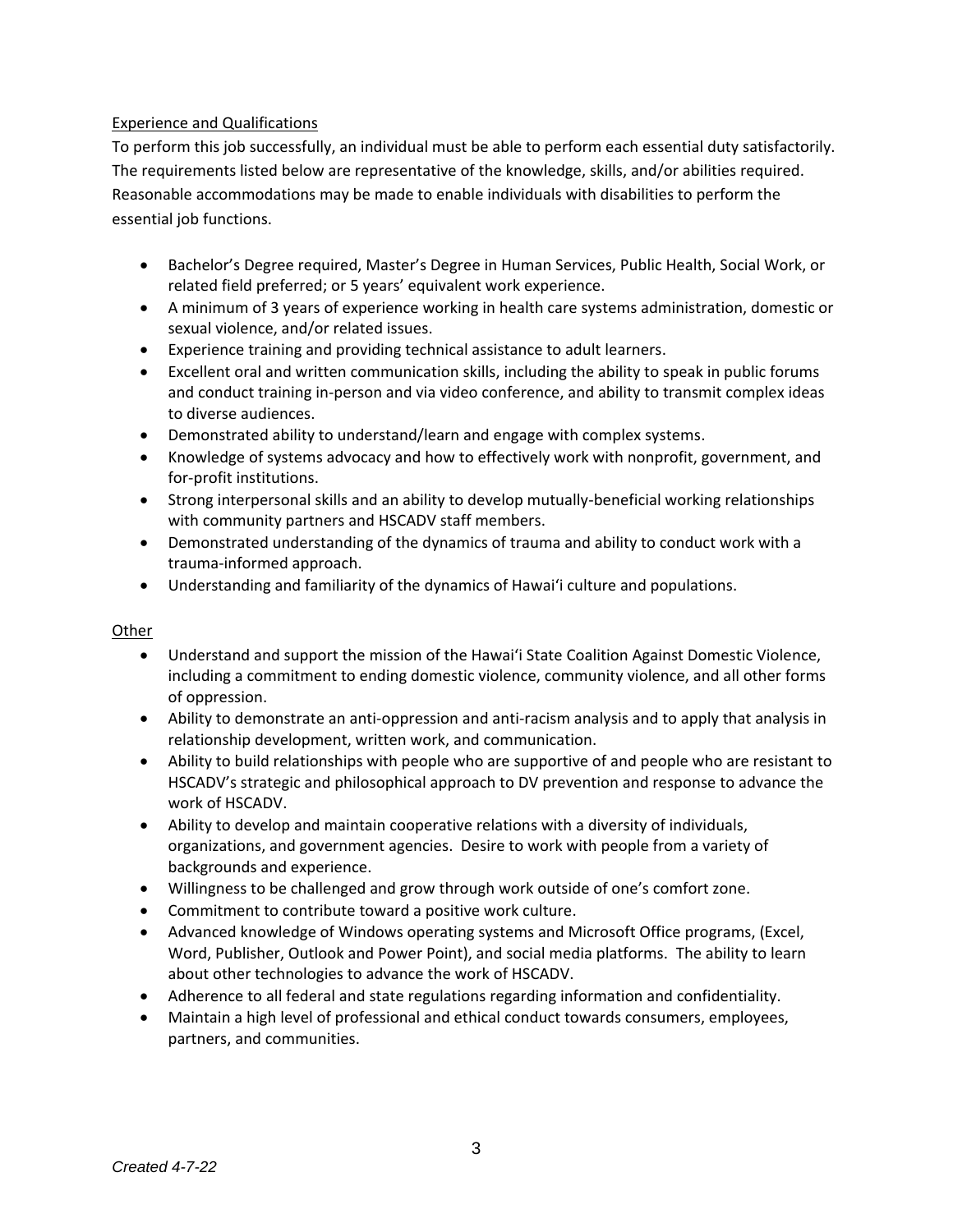This position involves travel on O'ahu and the neighbor islands with the occasional overnight stay, as well as out-of-state travel for conferences when conditions and resources allow. Due to the Covid-19 pandemic, meetings and training sessions are expected to be conducted via video conferencing and inperson when possible.

### Supervision

The Health Coordinator reports directly to the Program Director and may supervise interns and junior staff on occasion.

### Physical Requirements

Occasionally move boxes and/or audio/visual equipment weighing up to 30 pounds for various training and event needs.

### Mental Demands

Ability to adjust to abrupt changes in priorities and manage multiple projects. Consistent demand for multiple task management. Requires strong organizational, interpersonal, and communications skills. Able to work in independent and team environments.

### Certificates, Licenses, Registrations:

Valid driver's license, self-insured vehicle, and proof of COVID vaccination are required.

#### **Compensation:**

- This position is exempt from the wage and overtime provisions of the federal Fair Labor Standards Act.
- Salary: \$61,000-\$63,000/yr depending on experience
- Benefits:
	- o Paid holidays (13 days), paid vacation (21 days), paid sick days (21).
	- o 100% paid health, dental.
	- o Participation in 403(B) retirement plan with employer match.
	- o Paid Family and Medical Leave after 12 months of service.

*Note: This job description in no way states or implies that these are the only duties to be performed by the employee incumbent in this position. Employees will be required to follow any other job-related instructions and to perform any other job-related duties requested by any person authorized to give instructions or assignments. All duties and responsibilities are essential functions and requirements and are subject to possible modification to reasonably accommodate individuals with disabilities.*

# **To apply**

Submit a resume, cover letter, writing sample of a maximum of three pages, and up to three references [via Coalition Manager](https://hscadv.coalitionmanager.org/formmanager/formsubmission/create?formId=28) **by April 30, 2022**. The intended start date is June 1, 2022. Candidates who successfully make it through the first interview will be invited for a second interview where they will be asked to facilitate a brief presentation on the impact of COVID-19 on domestic violence in Hawai'i.